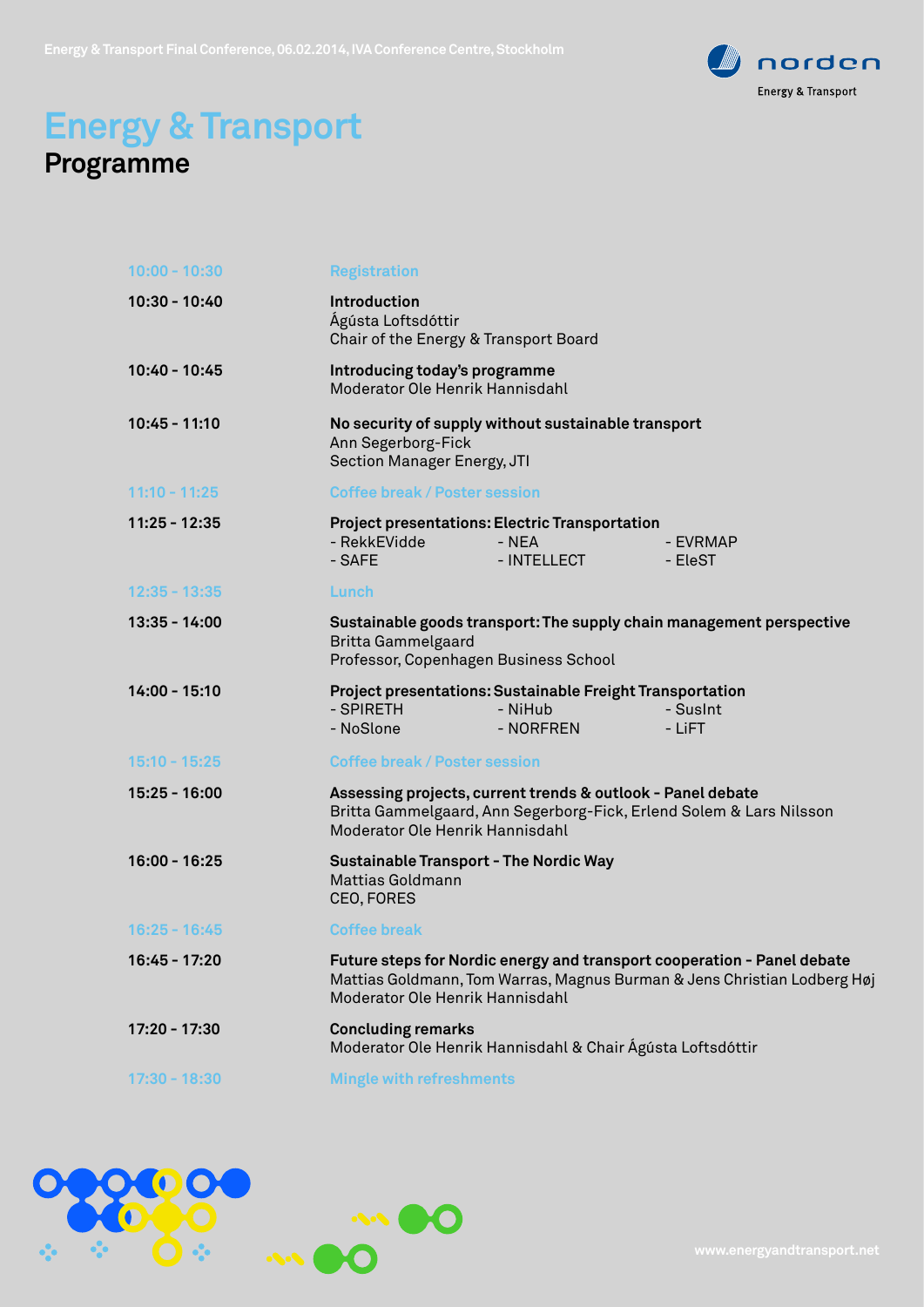

## **Electric Transportation Session 1, 11:25 - 12:35**

| <b>RekkEVidde</b> | Range & Performance of EVs in Nordic Driving Conditions aims at producing<br>a complete picture of energy use in an EV in cold climates, such as in the<br>Nordic Region. The analysis includes preheating, heating while driving, as<br>well as battery management and control during parking.                           |
|-------------------|---------------------------------------------------------------------------------------------------------------------------------------------------------------------------------------------------------------------------------------------------------------------------------------------------------------------------|
| <b>SAFE</b>       | Scandinavian Analysis of Urban Freight Logistics Using Electrical Vehicles<br>focuses on eco-friendly systems for city freight logistics and evaluates<br>electric vehicles as a solution. The project also looks into necessary<br>economic incentives that need to be implemented in a transition to cleaner<br>cities. |
| <b>NEA</b>        | Nordic Electric Avenue will facilitate a change towards a society with higher<br>shares of EV carpooling. Building on existing models, the project sets up and<br>expands electric car pool fleets in Copenhagen, Helsingborg, Gothenburg and<br>Oslo.                                                                    |
| <b>INTELLECT</b>  | Incentives & Actual Cost Calculations for Electric Transport compares<br>incentives for electric transport in the Nordic countries. Based on the<br>incentives, the project developed a Nordic cost calculator that can compare<br>the actual costs and benefits of traditional cars and electric vehicles.               |
| <b>EVRMAP</b>     | Map Database & Routing Service for EV Usage Optimisation provides EV-<br>drivers with information on where to find charging stations and how to find a<br>route between those stations. The services ultimately optimise EV-usage in<br>the Nordic Region.                                                                |
| <b>EleST</b>      | Electric Ship Traffic analyses the possibilities of electric ships. By modelling<br>the energy behaviour functions of different ship traffic segments, the<br>project identifies, specifies and simulates the most promising energy carrier,<br>conversion and supply chain options for ship traffic.                     |

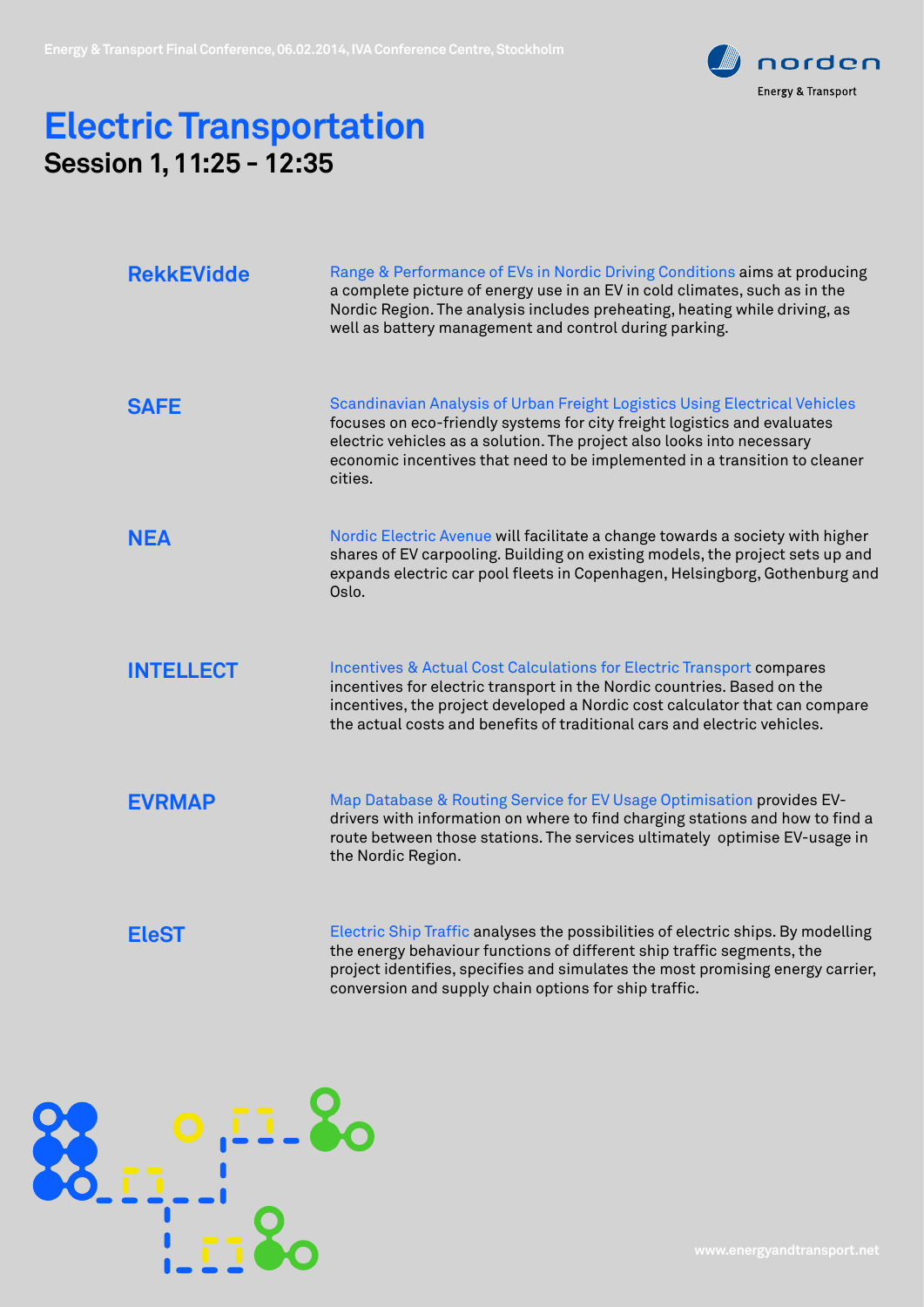

## **Sustainable Freight Transportation Session 2, 14:00 - 15:10**

| <b>SPIRETH</b> | Alcohol (Spirits) & Ethers as Marine Fuel is a full-scale pilot project for<br>testing methanol and di-methyl-ether as shipping fuels. The fuel can be used<br>in an adapted diesel engine through the conversion of methanol into a mix of<br>methanol, water and di-methyl-ether.                                  |
|----------------|----------------------------------------------------------------------------------------------------------------------------------------------------------------------------------------------------------------------------------------------------------------------------------------------------------------------|
| <b>NoSlone</b> | Nordic Sustainable Logistics Network establishes a Nordic network that<br>improves cross-border collaboration in sustainable logistics. A network<br>facilitator in each country, who administers a knowledge hub within their<br>area of expertise, addresses the different national contexts.                      |
| <b>NiHub</b>   | Nordic Sustainable Intelligent Truck Hub is a demo-project displaying how<br>urban networks can be relieved from heavy trucks. The NiHub concept is<br>developed by assessing preconditions and developing intelligent services for<br>truck parking information and "urban consolidation centres".                  |
| <b>NORFREN</b> | Nordic Comparison on the Future of Road Freight Energy Efficiency and CO <sub>2</sub><br>Emissions forecasts trends in Finnish, Swedish, Danish and Norwegian road<br>transport up until 2030. The analysis accounts for past and current trends,<br>and has concluded in a tool for assessing recommended measures. |
| <b>SusInt</b>  | Sustainable Transport Through Improved Actor Interfaces focuses on<br>increased sustainability and competitiveness for logistics companies<br>and Nordic supply chains. By identifying cooperation among actors, the<br>project assesses business models, roadmaps for companies & policy<br>recommendations.        |
| LiFT           | Light Weight Freight Transport looks to innovate transport systems by<br>reducing vehicle mass. A key step is introducing carbon fibre composite<br>materials as load bearing elements for hybrid joining. Efficient hybrid joints<br>rely on suitable material processing, design methods and quality control.      |